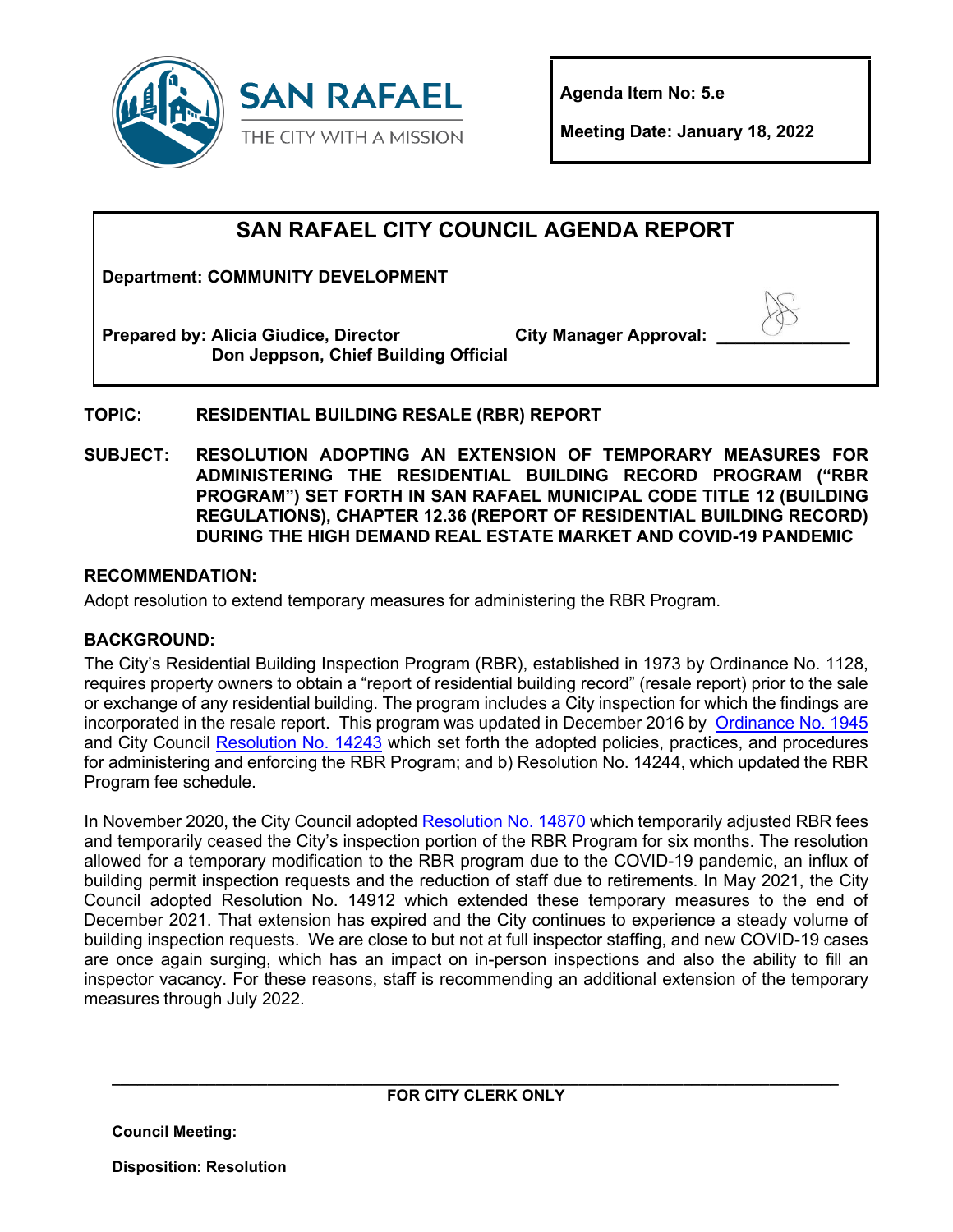# **SAN RAFAEL CITY COUNCIL AGENDA REPORT / Page: 2**

#### **ANALYSIS:**

The following tables provide Building-Related Permit activity for the past two years and RBR statistics for the past four years:

| <b>Building-Related Permits</b>                         | <b>Year 2021</b> | <b>Year 2020</b><br>(comparison) |
|---------------------------------------------------------|------------------|----------------------------------|
| New Building Permit Applications Received               | 3.273            | 3.025                            |
| (Total Valuation)                                       | $($156$ million) | $($116$ million)                 |
| <b>Building Permits Issued</b>                          | 3.417            | 2.940                            |
| (Fees Collected)                                        | $($4.4$ million) | $($7.2$ million)                 |
| Projects and Permits Completed through Final Inspection | 984              | 781                              |
| Residential Building Resale Inspection Reports Issued   | 737              | 638                              |

| <b>Reporting Year</b> | <b>Total RBRs</b> | <b>Total Monthly</b> | <b>Total Refunds</b> |
|-----------------------|-------------------|----------------------|----------------------|
|                       | <b>Issued</b>     | Average              | <b>Issued</b>        |
| 2017                  | 634               | 50                   | 15                   |
| 2018                  | 635               | 49                   | 23                   |
| 2019                  | 592               | 45                   | 19                   |
| 2020                  | 638               | 53                   | 38                   |
| 2021                  | 737               | 61                   | None                 |
| 2022 (to date)        | 19                | N/A                  | None                 |

#### **High Demand Real Estate Market & COVID 19 Pandemic**

As recently reported in Bay Area news, San Francisco and the South Bay are experiencing an exodus of City residents that are moving outward to the suburbs. A combination of factors is causing this exodus including: 1) a permanent and sustained shift in the workforce to working from home which started during the COVID-19 Shelter-in-Place Order; 2) high rents in San Francisco; and 3) low interest rates for real estate loans. Local realtors have reported record numbers of new clients seeking housing in Marin. Further, the available real estate inventory is low, so property that is placed on the market sells quickly, resulting in shorter transaction periods.

RBR applications remain at high levels and in 2021 showed an increase of over 15% from the prior year. One Building Inspector has been dedicated to administering the inspections and resale reports. Other staff in the Building Division have had to step in to assist during periods of heavy application/inspection activity. Because of reduced staffing resulting from the COVID-19 pandemic and increased demand for building permits, the Building Division experienced delays in processing, inspecting, and issuing the resale reports before the temporary measures were adopted. As the sellers, buyers and realtors rely on the information from the RBR in the property sale process, these issuance delays of the resale reports cause significant challenges for our customers.

#### **Temporary RBR Program Measures**

Staff has continued close collaboration with the Marin Association of Realtors to meet the current high demand for real estate and there is an interest in continuing the temporary measures which include the following:

- 1. Continue to temporarily cease the City inspection part of the process.
- 2. Prepare and issue a resale report that provides property information and the permit history on file with the City.
- 3. Continue temporarily reduced RBR fees. The recommended fee reduction is discussed in the Fiscal Impact section of this report.
- 4. Apply these interim measures through July 31, 2022.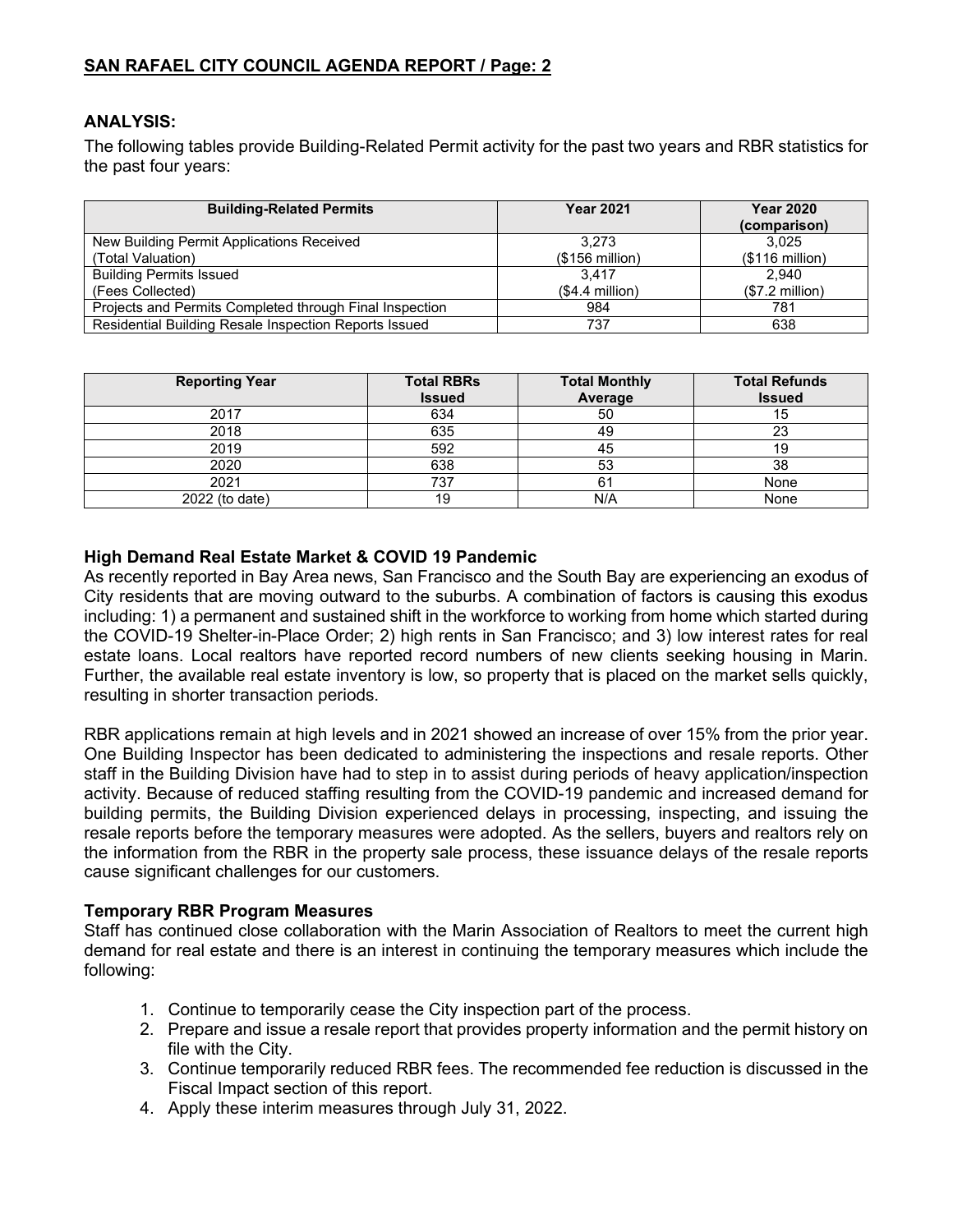# **SAN RAFAEL CITY COUNCIL AGENDA REPORT / Page: 3**

Staff finds that the extension of temporary measures will assist in reducing turnaround time for issuance of a resale report and allow the City's RBR inspector to be deployed to separate, needed inspection services. Further, the issuance of an RBR report that only provides the property permit history would be modeled after similar resale programs in Marin where no inspection is completed (e.g., Town of Corte Madera).

An additional advantage of the extended temporary measures is the safety provided to the customer and the Building Inspector. With the current high demand real estate market where the available inventory is selling quickly, a great number of sellers are remaining in their homes during the property listing and sale process. As a result, there is a greater number of person-to-person encounters during the RBR inspection process, which the temporary measures would curtail as a safety measure to combat the spread of COVID-19.

There are two downsides to these interim measures. First, without a City inspection, unpermitted work would not be identified and cited for correction. Second, if unpermitted work is not cited, there would be a temporary reduction in projected revenue (discussed below in Fiscal Impact section) that is generated from the issuance of retroactive permits with fines/penalties.

### **FISCAL IMPACT:**

The administration of the RBR Program is funded by fees. As noted above, on [December 5, 2016](http://publicrecords.cityofsanrafael.org/WebLink/DocView.aspx?id=17211&dbid=0&repo=CityofSanRafael) the City Council adopted an update of the RBR Program fee schedule. The adopted RBR fees are presented in the table below. The fees are based on a 2016 cost study that was prepared by staff, which represents staff time to complete the service, including a minor amount of overhead. Completing the field inspection and reporting the inspection findings represents approximately 50% of the service time and cost represented in the adopted fees. Therefore, staff is recommending that during this interim period, the RBR fees be temporarily reduced as presented in the table below (right column).

| <b>RBR Service</b>                                    | <b>Currently Adopted</b><br><b>Report Fees</b> | <b>Temporary Fee Reduction</b><br>(Recommended) |
|-------------------------------------------------------|------------------------------------------------|-------------------------------------------------|
| Resale Report- Single-Family Residential              | \$290.00                                       | \$145.00                                        |
| Resale Report - Duplex                                | \$290,00/unit                                  | \$145.00/unit                                   |
| Resale Report- Multiple-Family/Apartments First Unit. | \$270.00                                       | \$135.00                                        |
| Each additional Multiple-Family Dwelling/Apt. Unit    | \$30.00                                        | \$15.00                                         |
| Resale Report- Condominiums                           | \$255.00                                       | \$128.00                                        |
| Appeal                                                | \$100.00                                       | NA                                              |

Please note two factors. First, a "not applicable" entry has been placed in this table for appeals. An appeal is offered to the customer that challenges the field inspection findings that are reported in the RBR. If, during this interim period no field inspections are conducted, there would be no appeals. Second, during this interim period, the fee would not be refundable. The current refund that is offered is for a "clean" resale report that is issued based on the findings of the field inspection, which would not be conducted during this interim period.

As noted, retroactive permits and penalties for unpermitted work that is disclosed as part of the RBR inspection process leads to revenue collection. If the recommended resolution is adopted and inspections are waived to the end of July, it is estimated that \$80,000-100,000 in projected revenue from retroactive building permit and penalties (investigation fees) may not be realized.

### **OPTIONS:**

The City Council has the following options to consider on this matter:

1. Adopt the resolution as proposed by staff.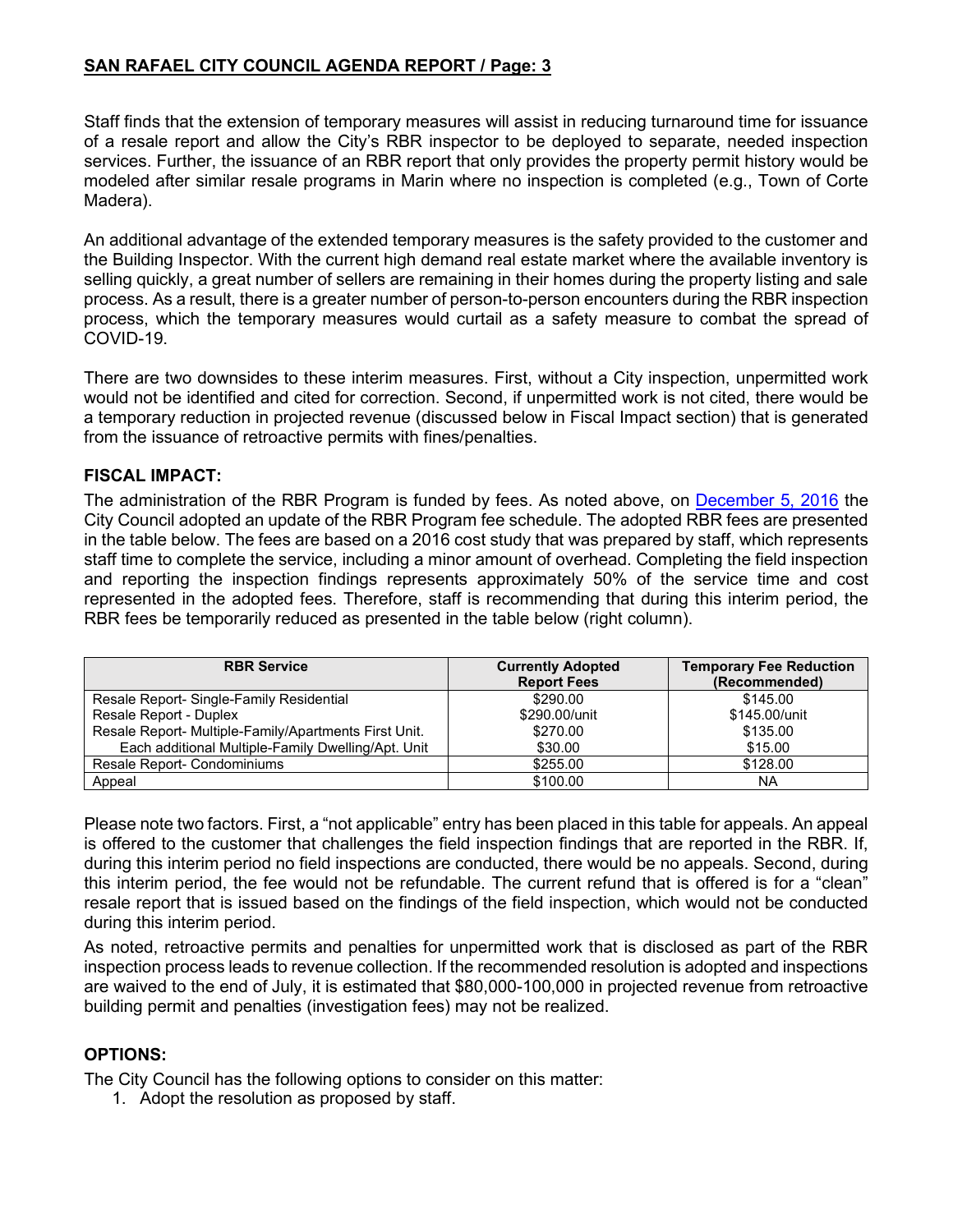# **SAN RAFAEL CITY COUNCIL AGENDA REPORT / Page: 4**

- 2. Adopt the resolution with modifications.
- 3. Direct staff to return with more information.
- 4. Take no action.

# **RECOMMENDED ACTION:**

Adopt resolution.

# **ATTACHMENTS:**

1. Resolution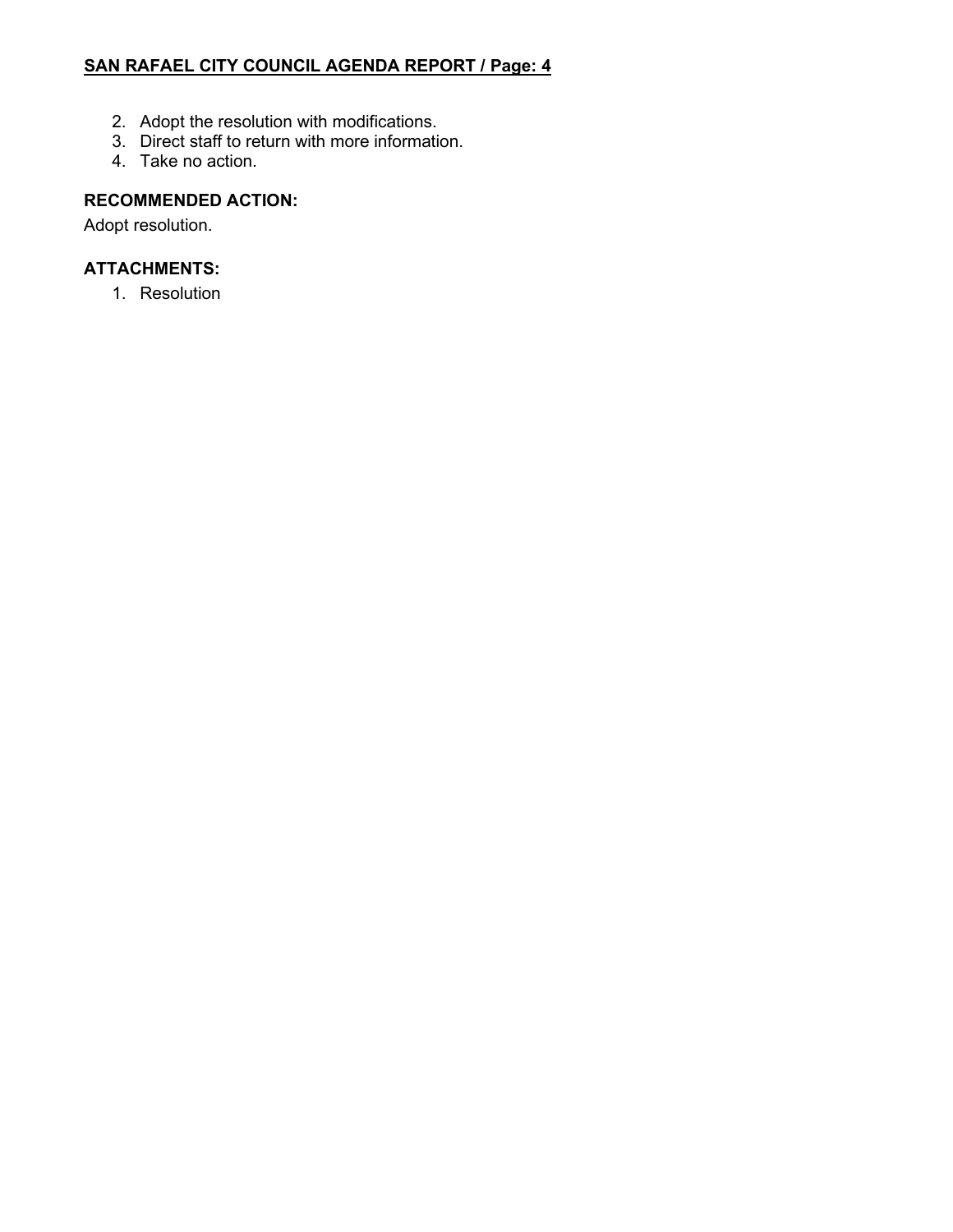#### **RESOLUTION NO.**

#### **RESOLUTION OF THE SAN RAFAEL CITY COUNCIL ADOPTING AN EXTENSION OF TEMPORARY MEASURES FOR ADMINISTERING THE RESIDENTIAL BUILDING RECORD PROGRAM ("RBR PROGRAM") SET FORTH IN SAN RAFAEL MUNICIPAL CODE TITLE 12 (BUILDING REGULATIONS), CHAPTER 12.36 (REPORT OF RESIDENTIAL BUILDING RECORD) DURING THE HIGH DEMAND REAL ESTATE MARKET AND COVID-19 PANDEMIC**

**WHEREAS**, on December 16, 2016, the City Council adopted Ordinance No. 1945 amending San Rafael Municipal Code Title 12, Chapter 12.36 (Report of Residential Building Record), which set forth the general administration and enforcement of what is known as the RBR Program. The RBR Program requires that upon resale of any residential property within the City, the property seller shall obtain from the City a report (resale report) of the City permit records and City inspection of the property. The resale report provides an added level of disclosure to the purchaser of the property; and

**WHEREAS**, in tandem with the adoption of Ordinance No. 1945, on December 16, 2016 the City Council adopted: a) Resolution No. 14243 which sets forth the specific policies, practices, and procedures for administering the RBR Program; and b) Resolution No. 14244 which amended the City's Master Fee Schedule to update fees specific to the RBR Program; and

**WHEREAS**, Resolution No. 14243 includes, among others the specific process steps for and required information to be included in a resale report. The resale report must include a complete history of the property permit records (Building and Planning Division permits) and code enforcement cases on file with the City. Further, a property inspection must be conducted by a City inspector and the resale report shall include the findings of the inspection and shall cite violations and/or unpermitted construction that must be corrected or remedied. This resolution also includes a commitment that within seven (7) business days following City receipt of the RBR application, City staff is to contact the property owner/seller or their representative to schedule a date and time for City inspection of the property; and

**WHEREAS**, on November 16, 2020, the City Council adopted Resolution No. 14757 which temporarily adjusted RBR fees and temporarily ceased the City's inspection portion of the RBR Program for six months. The resolution allowed, with an assessment from Community Development Department staff on the status of the real estate market and the COVID-19 pandemic, an extension of temporary measures with approval of the City Council.

**WHEREAS**, on May 17, 2021, the City Council adopted Resolution No. 14912 which continued temporarily adjusted RBR fees and temporarily ceased the City's inspection portion of the RBR Program to the end of December 2021.

**WHEREAS,** San Francisco and the South Bay continue experiencing an exodus of residents moving outward to the suburbs. A combination of factors is causing this exodus including: 1) a permanent and sustained shift in the workforce to working from home which started during the COVID 19 Shelter-in-Place Order; 2) high rents in the San Francisco and South Bay; and 3) the low interest mortgage loan rates. The high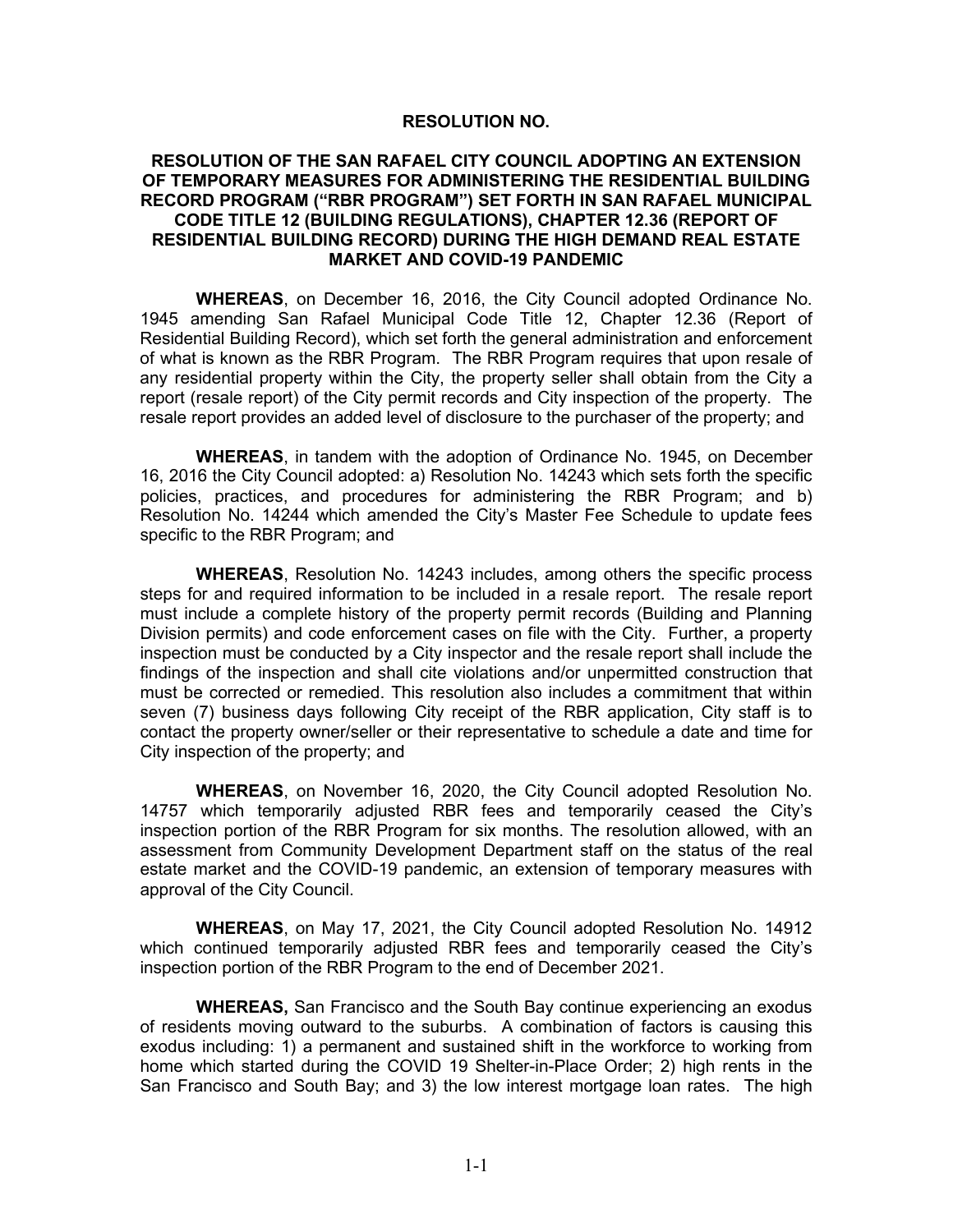demand real estate market has resulted in a low inventory and shorter property sale transaction periods; and

**WHEREAS,** during the COVID-19 pandemic building permits and RBRs have increased while there have been significant budget cuts and staffing reductions resulting in slower processing times and inspection scheduling for resale reports; and

**WHEREAS,** the Community Development Department staff has continued to collaborate with Marin Association of Realtors on the extension of temporary, interim measures for administering the RBR Program during the pandemic and this high demand real estate market. The interim measures include temporarily ceasing the City inspection portion of the RBR Program through July 31, 2022;

**NOW, THEREFORE, BE IT RESOLVED**, that the City Council hereby adopts the following temporary measures for administering the RBR Program:

- 1. The temporary measures authorized by this Resolution shall be in place and in effect through July 31, 2022.
- 2. The City inspection, reporting of the inspection results, and the citing of violations and unpermitted improvements outlined in and required by City Council Resolution No. 14243 shall cease during this temporary period. All other RBR Program tasks and actions outlined in Resolution No. 14243 shall continue to be administered by the City.
- 3. During this temporary period, the contents of the resale reports shall follow the requirements set forth in San Rafael Municipal Code Chapter 12.36 (Report of Residential Building Record), Section 12.36.060 (contents of report) except that the report will not include City site inspection findings.
- 4. The RBR application and related fees shall temporarily be adjusted as follows:

| <b>RBR Service</b>                                    | <b>Temporary Fee Reduction</b> |
|-------------------------------------------------------|--------------------------------|
| Resale Report-Single-Family Residential               | \$145.00                       |
| Resale Report - Duplex                                | \$145.00/unit                  |
| Resale Report- Multiple-Family/Apartments First Unit. | \$135.00                       |
| Each additional Multiple-Family Dwelling/Apt. Unit    | \$15.00                        |
| Resale Report- Condominiums                           | \$128.00                       |
| Appeal                                                | NA                             |

During this temporary period, no refunds will be issued.

- 5. During this temporary period, issued resale reports shall continue to be valid for a period of six (6) months with the ability for a one-time extension of up to an additional 90 days.
- 6. Following the sunset date or further extension of these temporary regulations, enforcement of the RBR Program shall resume consistent with the adopted policies, practices and procedures set forth in City Council Resolution No. 14243. Further, at that time, the RBR fees shall return to the full application fee amounts set forth in the City of San Rafael Master Fee Schedule.